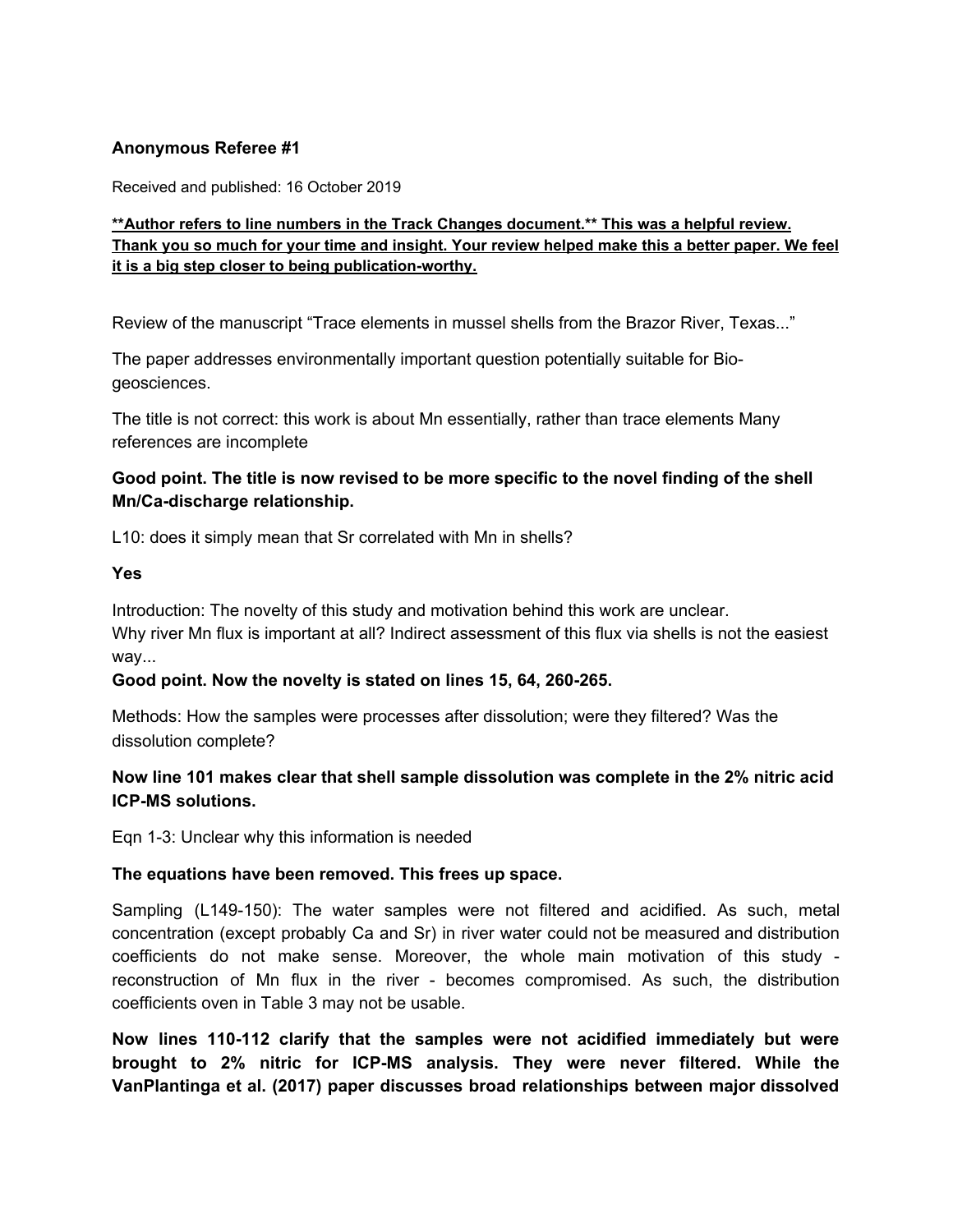**ions that are consistent with our data, there are indeed risks of preservation problems in this study for the manganese concentration measurements. Therefore the presentation of dissolved manganese concentrations has been removed. The partition coefficient estimates for Mn/Ca in this study are given an asterisk in Table 3 where the water Mn concentration is assumed to be the median value for Brazos River water from a reliable study, Keeney-Kennicutt and Presley (1986).**

**Keeney-Kennicutt, W.L. and Presley, B.J.: The geochemistry of trace metals in the Brazos River estuary.** *Estuarine, Coastal and Shelf Science***,** *22***(4), pp.459–477, 1986.**

# **VanPlantinga, A.A., Grossman, E.L. and Roark, E.B.: Chemical and isotopic tracer evaluation of water mixing and evaporation in a dammed Texas river during drought.** *River Research and Applications***,** *33***(3), pp.450–460, 2017.**

In Fig 3C, use log scale for discharge. How good is this correlation? What about correlation with temperature?

### **Done**

L254-259: Another issue is what is Mn concentration in the lake hypolimnion? If the lake is seasonally stratified, then, during the overturn, the bottom Mn-rich waters can feed the river thus dramatically increasing the Mn concentration in the river water.

# **Lines 287-291 now discuss this issue in the "point source theory" part of the discussion.**

L257-258: The argument is unclear. In Fig. 3E, Mn/Ca is not inversely related to Sr/Ca. Please show the relationships.

# **This section was weak and needed to be revised. Thank you for directing my attention here.**

L270-271: The low flow may provide enhanced Mn2+ input from the riparian and hy- porheic zone

**We now include a reference to the relevant surface-groundwater interaction (Rhodes et al., 2017), which builds on concepts in VanPlantinga et al. (2017). The tracers for bank** storage (high [Mg $^{2+}$  + Ca $^{2+}$  +  $\rm{HCO}_{3}$ ] relative to [Na $^{+}$  + Cl<sup>-</sup>]) are prominent during the 1-2 **day period following a rain storm, when bank storage quickly discharges. The idea that the Brazos River is a gaining stream in times of low flow, thus possibly changing the redox related dissolved ion chemistry such as Mn/Ca, is not supported by these studies.**

**Rhodes, K.A., Proffitt, T., Rowley, T., Knappett, P.S., Montiel, D., Dimova, N., Tebo, D. and Miller, G.R.: The importance of bank storage in supplying baseflow to rivers flowing through compartmentalized, alluvial aquifers. Water Resources Research,**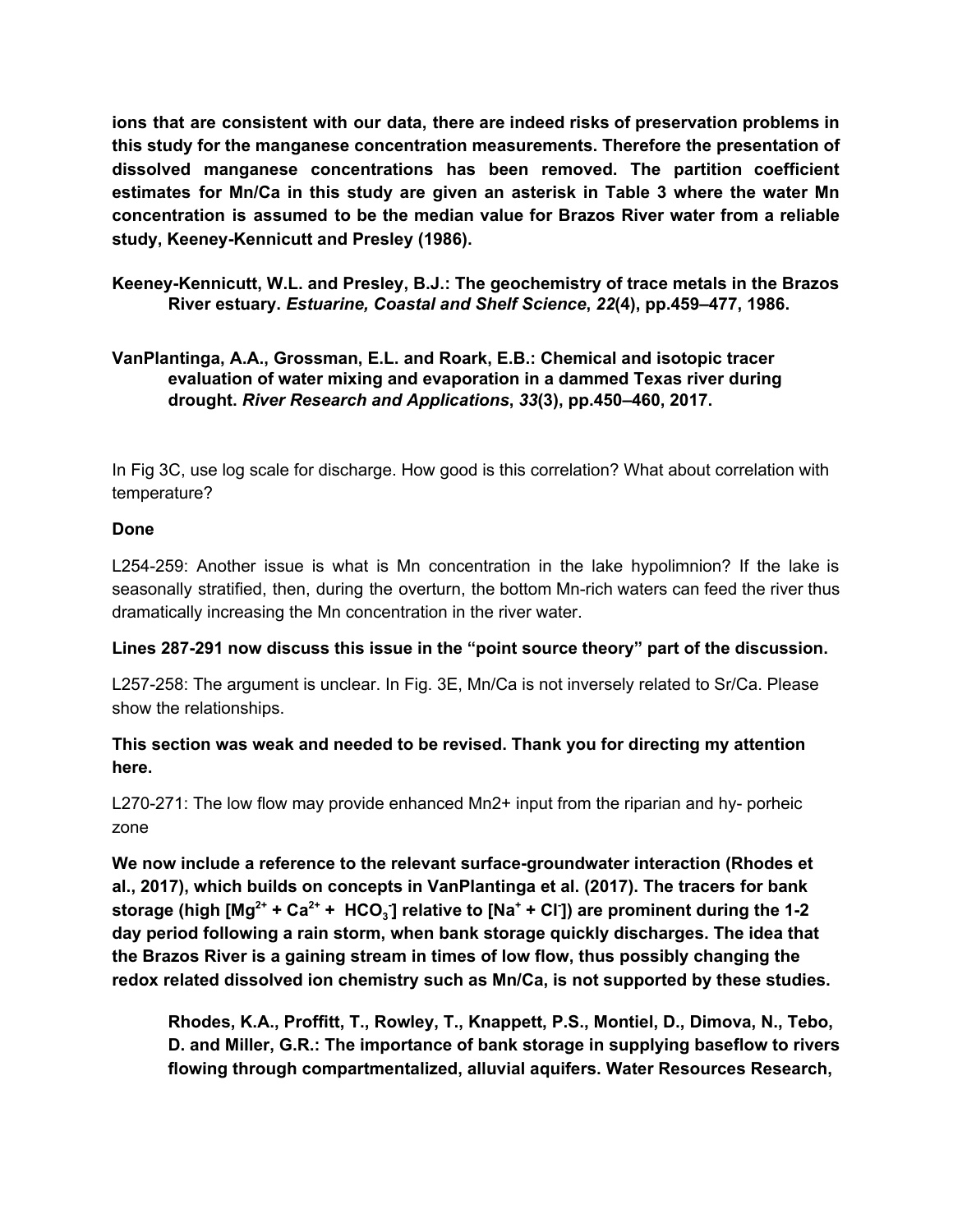#### **53(12), pp.10539-10557, 2017.**

L277: notice here that the maximal suspended load is usually observed at high dis- charge

**Yes, you read that correctly. However, there is a big emphasis on inorganic particles, being at higher concentrations in more turbid conditions which the mussels are less likely to feed on because this is a strong environmental stressor for them. As our study finds, the shell Mn/Ca is inversely related to log of discharge, so it cannot be the inorganic Mn-bearing particles that the mussels are eating.**

L288: Chl a of mg/L concentration is really high. May be a misprint here and the concentrations are in μg/L?

**This line now specifies that it is water column chlorophyl in mg x L -3 and benthic chlorophyll in mg x L -2**

L293-295: As a conclusion to section 3.5, this is extremely discouraging. It looks like one cannot yet discuss the sources of Mn for shells, so this section is useless...

**We feel that calling for future research into spatial and temporal scales of manganese flux in rivers such as the Brazos River is appropriate. The research from Roach (2014) mentioned in this section gives us a basis to argue our hypothesis that the environmental Mn is ingested by mussels as organic particle bound Mn.**

L312 Owen1996 is not in the ref list **This has been fixed. Thank you.**

L325-329: May be place this information in the Introduction. Again, this sentence is very discouraging: how is it related to particulate case analyzed in this work? What is more important, according to authors, in Brazes River: physiological mechanisms or environmental factors?

**The relative contributions to shell trace element chemistry from physiological factors such as metabolism, ion channels, reproduction vs. environmental factors such as river chemistry is the backdrop of this research. The first paragraph of the introduction covers this issue. I added a "does not necessarily…" here.**

Rewrite L 347-348

**This sentence in the conclusions has now been revised.**

L349-350: This is not sufficiently discussed and the whole story of DMn can be com- promised by inadequate sampling

**The partition coefficient estimates for Mn/Ca in this study are given an asterisk in Table 3 where the water Mn concentration is assumed to be the median value for Brazos River water from a reliable study, Keeney-Kennicutt and Presley (1986).**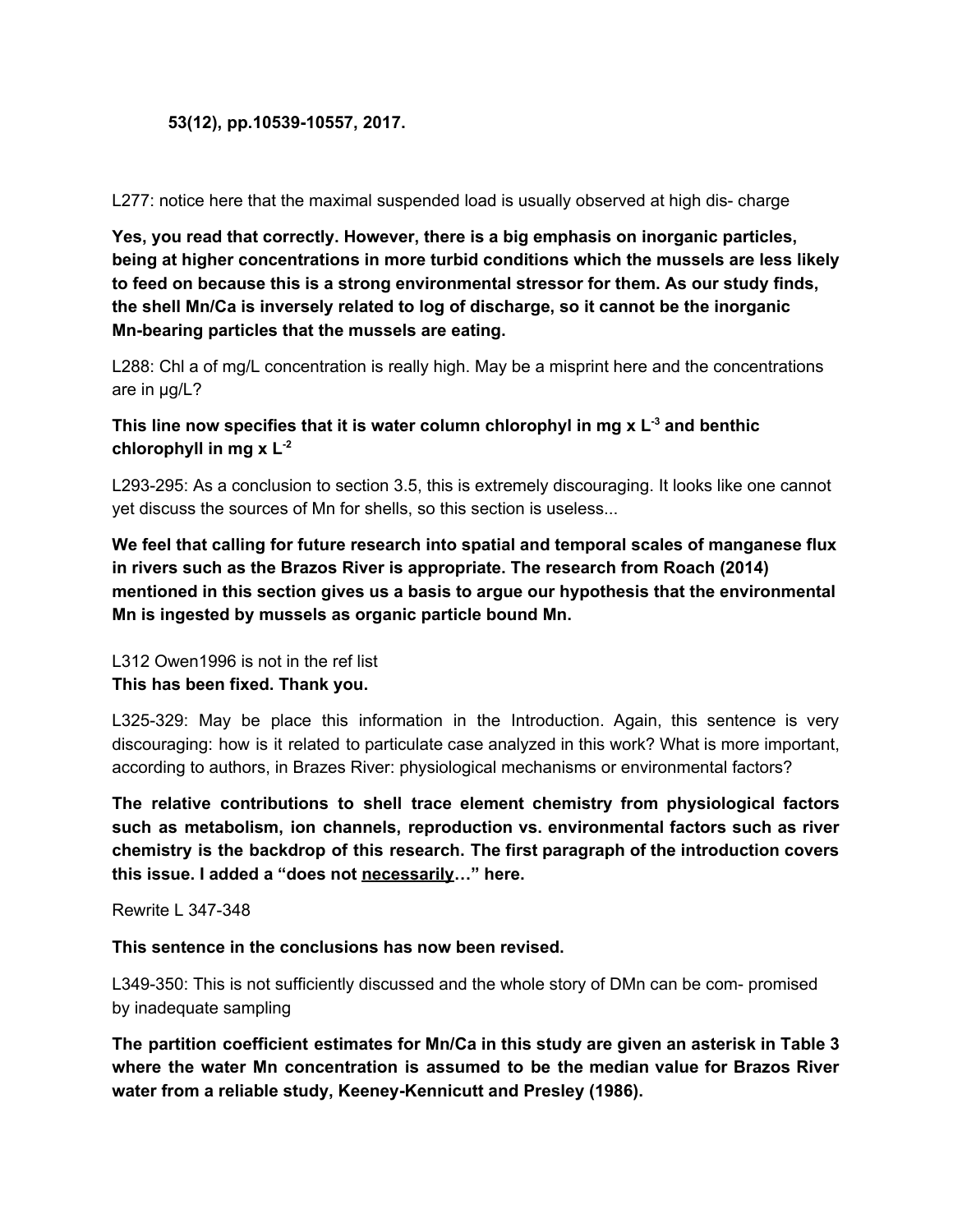Interactive comment on Biogeosciences Discuss., https://doi.org/10.5194/bg-2019-323, 2019.

#### **Anonymous Referee #2**

Received and published: 18 October 2019

### **\*\*Author refers to line numbers in the Track Changes document.\*\* This was a helpful review.** Thank you so much for your time and insight. Your review helped make this a better paper. We feel **it is a big step closer to being publication-worthy.**

Alexander A. VanPlantinga & Ethan L. Grossman prepared an interesting work which aimed to provide a better understanding of how environmental and biological factors affect the trace elemental composition in freshwater mussel shells. Yet, my feeling is that the authors may rephrase the title as proposed before, for example, focusing on the application of freshwater mussel shell trace elements to retrospective monitoring of riverine discharge. If the structure of the work went this way, the authors may likely shy away of one of the major flaws of this work – water samples were not filtered and acidified thereby hindering the reliable calculation of distribution coefficient. Actually, I think this parameter is not closely related to the story, as there are already several studies which reported such data even in freshwater bivalve species (Mg, Sr, Mn as well as Ba). As such, I would urge the authors to consider these suggestions, especially given that these results are very interesting.

### **The title has been revised to reflect the novelty and focus of the paper. Now the novelty is stated on lines 15, 64, and 264.**

**Now lines 109-112 clarify that the samples were not acidified immediately but were brought to 2% nitric for ICP-MS analysis. They were never filtered. While the VanPlantinga et al. (2017) paper discusses broad relationships between major dissolved ions that are consistent with our data, there are indeed risks of preservation problems in this study for the manganese concentration measurements. Therefore the presentation of dissolved manganese concentrations has been removed. The partition coefficient estimates for Mn/Ca in this study are given an asterisk in Table 3 where the water Mn concentration is assumed to be the median value for Brazos River water from a reliable study, Keeney-Kennicutt and Presley (1986).**

**Keeney-Kennicutt, W.L. and Presley, B.J.: The geochemistry of trace metals in the Brazos River estuary.** *Estuarine, Coastal and Shelf Science***,** *22***(4), pp.459–477, 1986.**

**VanPlantinga, A.A., Grossman, E.L. and Roark, E.B.: Chemical and isotopic tracer evaluation of water mixing and evaporation in a dammed Texas river during drought.** *River Research and Applications***,** *33***(3), pp.450–460, 2017.**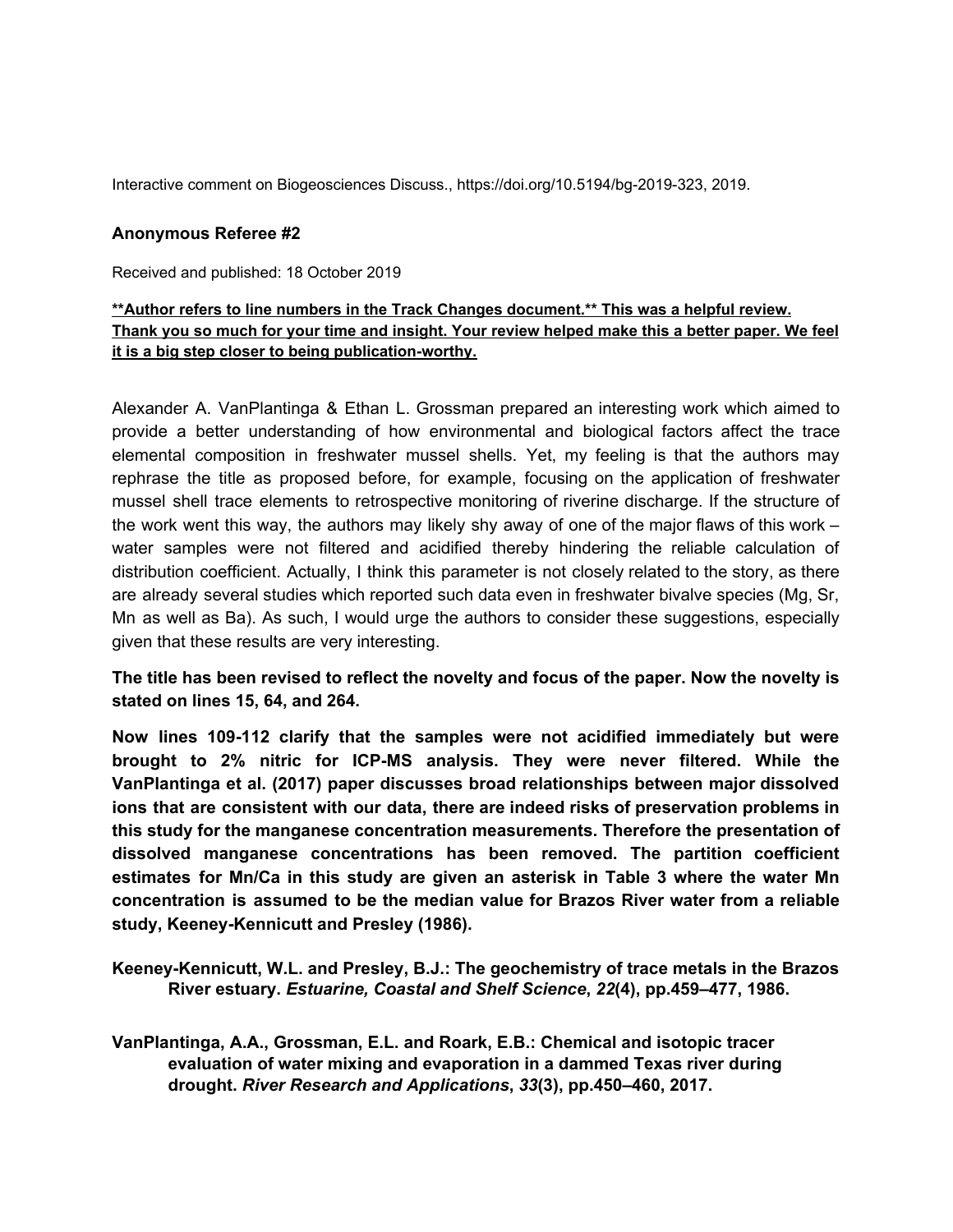Several minor comments listed below: Introduction – should be rephrased to give a clear clue of the work. Line 17, The definition of sclerochronology is not complete, simply referring to Wikipedia and references therein. Line 56, why did the authors expect a relationship between Sr/Ca and temperature?

**The definition of sclerochronology has been revised. The first paragraph of the introduction brings up the shell Sr/Ca - temperature relationship observed in many studies.**

Method Lines 99-101, I appreciate that authors are not trying to hide this flaw in the manuscript but this indeed strongly limits the strength of conclusions.

**The water chemistry data has been simplified in Figure 4A and 4B. The corresponding discussion has been simplified in lines 155-170.**

**The partition coefficient estimates for Mn/Ca in this study are given an asterisk in Table 3 where the water Mn concentration is assumed to be the median value for Brazos River water from a reliable study, Keeney-Kennicutt and Presley (1986).**

Results & Discussion Lines 142-143, if the authors reported and discussed trace el- emental concentrations in shells in the form of element-to-calcium ratio (Me/Ca), so please stay consistent throughout the manuscript. In fact, calcium concentration in bi- valve shells can most likely be consistent over time. Line 173, in the leading sentence, if you are talking about "significantly", "p" value should always be given. Section 3.6, in my opinion, the authors should devote efforts to discussing the potential of Mn/Ca as an indicator of riverine discharge.

# **Noted. It has been revised for consistency. The "p" values have been emphasized throughout, for example lines 200 and 251 and the Figure 4 caption.**

Conclusion The leading two sentences are nicely written to give a clear summary of the work. In line 345, removing Roach et al. (2014).

#### **It has been removed.**

Interactive comment on Biogeosciences Discuss., https://doi.org/10.5194/bg-2019-323, 2019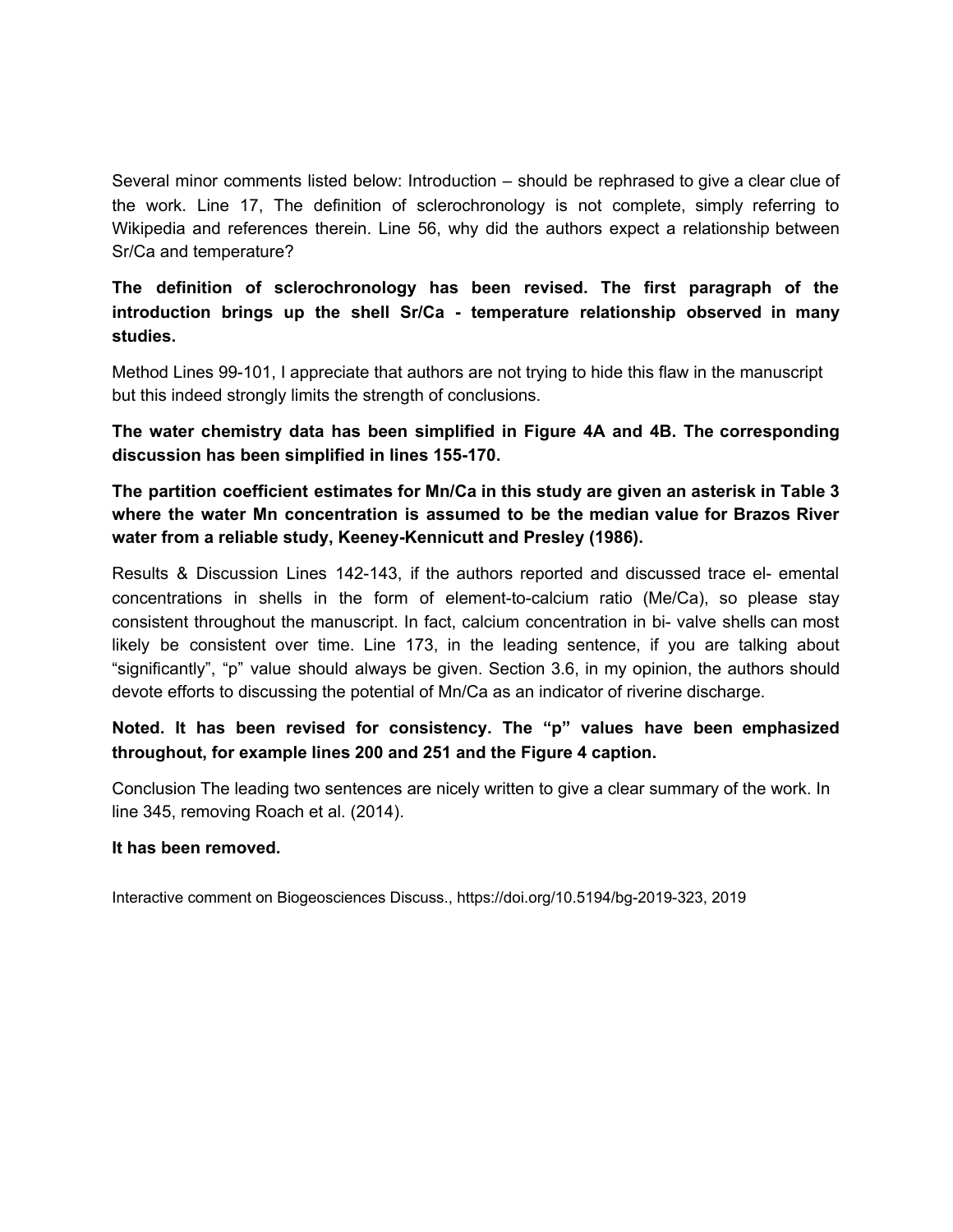### **Chris Romanek (Referee)**

christopher.romanek@gmail.com

Received and published: 21 October 2019

### **\*\*Author refers to line numbers in the Track Changes document.\*\* This was a helpful review.** Thank you so much for your time and insight. Your review helped make this a better paper. We feel **it is a big step closer to being publication-worthy.**

Review of bg-2019-323: Trace elements in mussel shells from the Brazos River, Texas: environmental and biological control by VanPlantinga and Grossman

This manuscript describes an investigation to better understand the trace element geo- chemistry of two freshwater mussel shells collected from the Brazos River TX in 2013. The investigators serially sampled the inner nacreous layer (INL) and outer ventral mar- gin (VM) of a shell of specimen of Amblema plicata and Cyrtonaias tampicoensis and they analyzed the carbonate for Mg, Ca, Sr, Ba and Mn concentration. The data were placed within a temporal framework using previous oxygen isotope data (VanPlantinga and Grossman, 2018) and compared to other environmental data (e.g., temperature, water chemistry, water discharge rate) to better understand the origin(s) of the geo- chemical signatures locked in the shell. The principal outcome of the study focused on shell Mn/Ca records which correlated inversely with river discharge allowing for a reconstruction of river discharge patterns. The investigators conclude that Mn was attained primarily through the ingestion of Mn-bearing particulate organic matter.

This manuscript addresses subject matter that is of general interest to the Biogeo- science community and it identifies a novel proxy of river discharge in the geochemical record of the shell. The investigators thoughtfully consider and evaluate the relevant peer reviewed literature within the context of their study.

The manuscript is relatively well written, although I had some trouble with the PDF because the figures contained a lot of information that could not be seen easily on a paper copy.

The amount of information provided on shell geochemistry and the various correlations and comparisons made me feel overwhelmed at times. The Mg, Sr, and Ba records (as well as ï ̨Ad'13Cand CL) appear ancillary at times and it is unclear if they provide meaningful supporting evidence for the major conclusions of the manuscript.

### **We agree. The Mg, Sr, and Ba content has been condensed to make room for the focus of the study.**

I recommend that the investigators reconsider what is really needed to support the main conclusion(s) of their study. This should help to sharpen the take home message of the study. A more highly focused revision that centers on the Mn records would be valuable to the scientific community and make a meaningful contribution to the pub- lished literature. Data that may be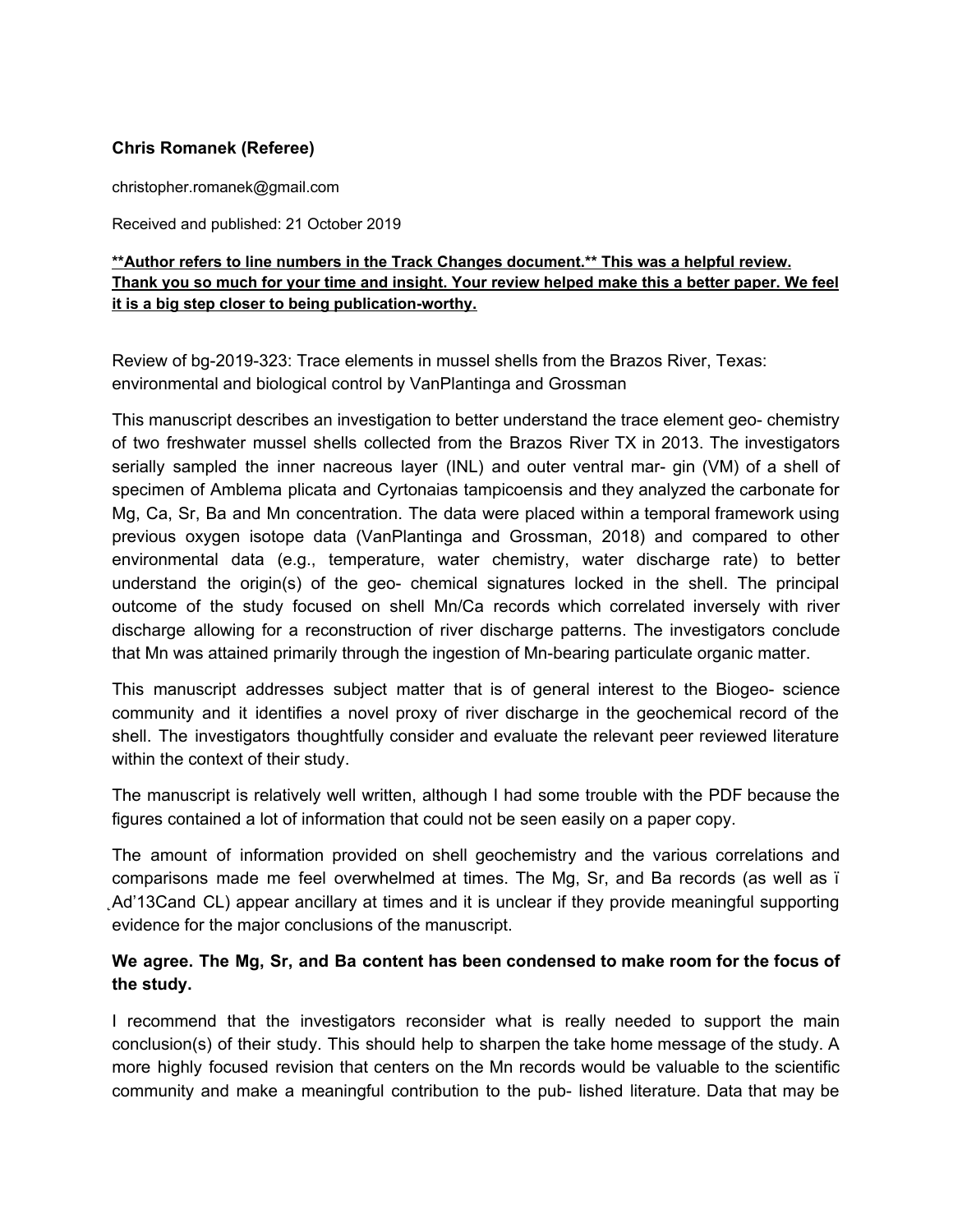excluded from a revision could likely form the basis for separate manuscript(s).

Other comments, identified by line number (L), are provided below: General comment: Each time a geochemical profile is presented or discussed the investigators should identify whether it is from the inner nacreous layer or the ventral margin. Sometimes this distinction is clearly made while at other times it appears ambiguous.

### **I went back and added some clarification on lines 200, 227, and 251. The real focus is on the ventral margin, but some comparison between ONL and VM/INL values is offered.**

L17: The first sentence that defines the word "sclerochronology" is inaccurate. Sclerochronology is more specific than "... the study of the physical and chemical prop- erties of invertebrate hard parts...", it involves the temporal context in which these properties are considered.

**Good catch. Line 21, in the introduction, now has the full definition.**

L59: Methods: The physicochemical water sampling procedures need to be explained in greater detail, or cited properly. This extends to L99-101 where the statement is made that "... water samples were not filtered and acidified for analysis after months in storage." The implications of this unusual sampling strategy should be explained in greater detail. How severely is the Mn data compromised? How are other elements affected in addition to Mn?

### **Lines 111, 161, 306-308 now mention the likely fate of sampled dissolved Mn, adsorption to inorganic particles.**

**Now lines 110-112 clarify that the samples were not acidified immediately but were brought to 2% nitric for ICP-MS analysis. They were never filtered. While the VanPlantinga et al. (2017) paper discusses broad relationships between major dissolved ions that are consistent with our data, there are indeed risks of preservation problems in this study for the manganese concentration measurements. Therefore the presentation of dissolved manganese concentrations has been removed. The partition coefficient estimates for Mn/Ca in this study are given an asterisk in Table 3 where the water Mn concentration is assumed to be the median value for Brazos River water from a reliable study, Keeney-Kennicutt and Presley (1986).**

**Keeney-Kennicutt, W.L. and Presley, B.J.: The geochemistry of trace metals in the Brazos River estuary.** *Estuarine, Coastal and Shelf Science***,** *22***(4), pp.459–477, 1986.**

### **VanPlantinga, A.A., Grossman, E.L. and Roark, E.B.: Chemical and isotopic tracer evaluation of water mixing and evaporation in a dammed Texas river during drought.** *River Research and Applications***,** *33***(3), pp.450–460, 2017.**

L74: Hydrogen isotope compositions are not discussed in the text so a description of sample/analysis procedures in not warranted. Also, anytime delta notation is used, e.g., ï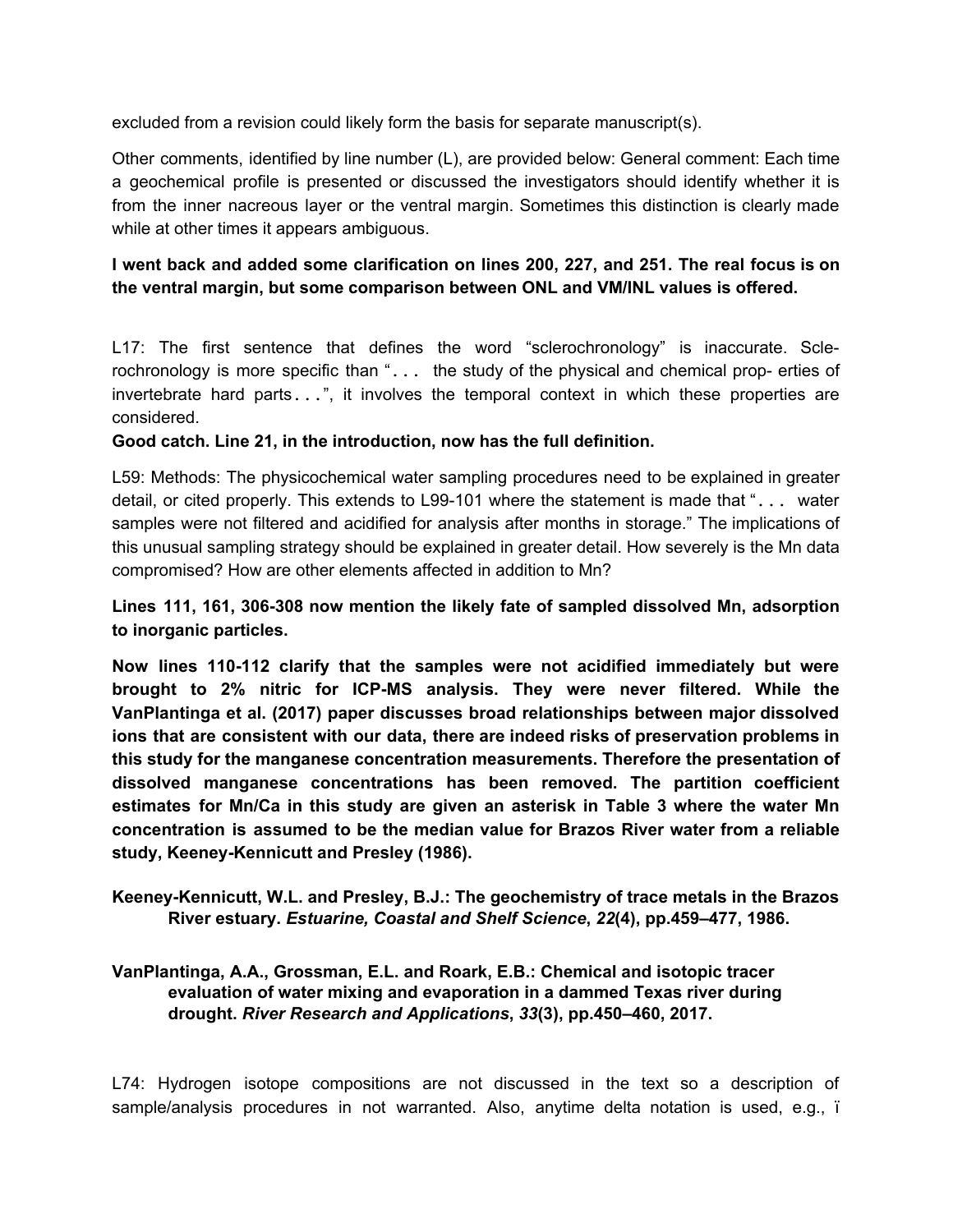̨Ad'18O, the word "value" should follow it.

### **The hydrogen isotopes mention has been removed.**

L90 and L94: It appears the sampling resolution for stable isotopes (60  $\degree$   $\angle$  A g) and ICP-MS analysis (20-160 ï  $\overline{A}$  g) differed. The implications of this should be addressed somewhere in the text.

# **The intervals are the same. The stable isotopes and trace element data come from paired sampling for ICP-MS and IRMS analyses, so in lines 100-102, I clarify this.**

L102: Were the CL images taken before or after the sampling of the shell for isotopic and elemental analysis? The observation of "shadows" should be explained a little better. This could be done in a better description of the CL imaging in general. What is the ultimate purpose of CL imaging? It appears the investigators wished to correlate brightness to measured Mn concentration in the shell. Was the sampling resolution for ICP-MS comparable to the width of bright and dark bands in the CL images?

**The CL images were taken after the micromill samples were taken as now specified in line 113. This is now clarified on lines. CL can theoretically be done independently of the shell ICP/IRMS analyses by using multiple adjacent thin isomet slices of the shell.**

**I honestly do not know where the shadows come from. They were a nuisance.**

**Lines 114-115 now clarify the motive of using CL.**

**Lines 268-269 now specify the scale as being at a resolution finer than 1mm for the CL images, comparable with micromilling.**

L121: Oxygen isotopes. The first paragraph can be reduced if the manuscript needs to be shortened.

#### **The equations have been removed.**

L146-148: Variance in a data set is independent of the scale over which the data are considered, e.g., the Mg data set (12 ppb – 20 ppm) is more variable than the Ca dataset (19-83 ppm) regardless of whether the data are considered on a linear or log scale. Also, reference to Fig. 4 (L148) is for Me/Ca ratios and not absolute concentrations.

**The water chemistry plots (now Figures 4A and 4B) now show meaningful trends attributable to well characterized processes from VanPlantinga et al. (2017) and Chowdhury et al. (2010). Hopefully this makes the water chemistry discussion easier for the reader.**

**Chowdhury A, Osting T, Furnans J, Mathews R.: Groundwater–surface water interaction in the Brazos River Basin: evidence from lake connection history and chemical and isotopic compositions: Texas Water Development Board Report, 375 (August):1–61, 2010.**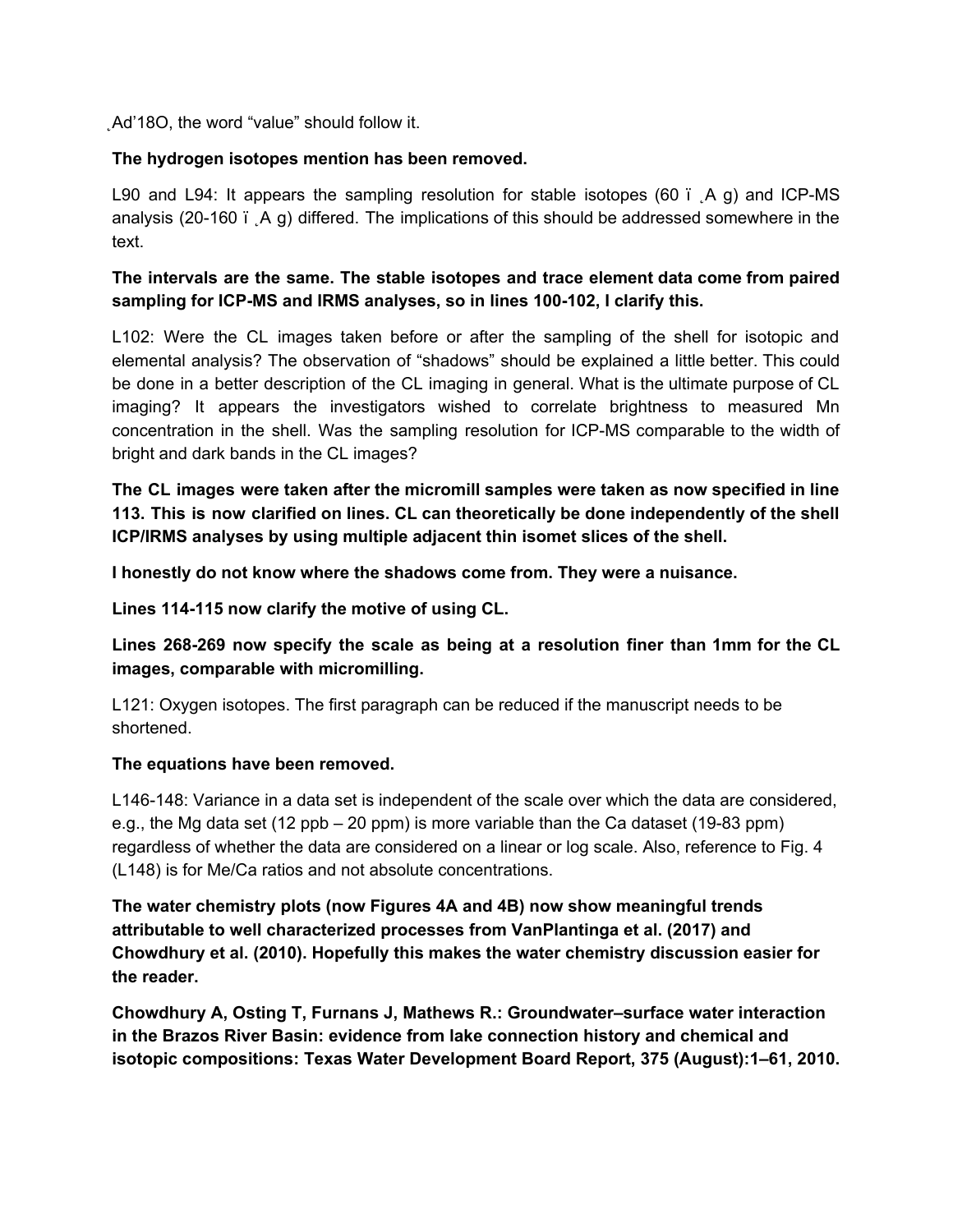**VanPlantinga, A.A., Grossman, E.L. and Roark, E.B.: Chemical and isotopic tracer evaluation of water mixing and evaporation in a dammed Texas river during drought.** *River Research and Applications***,** *33***(3), pp.450–460, 2017.**

L155: The word "shell" should proceed the word "growth".

### **Done**

L162: DMg values reported in Table 3 range from 1-138 (10-3) or 0.001-0.0138, not "0.001-0.138" as stated in the text.

# **The orders of magnitude are correct actually. The revised D values for Mg changed slightly in the new draft because the water chemistry was not being taken from the same consistent dates for all trace elements. I fixed that. It has no impact on the findings.**

L163: "Mg/Ca does not show any [temporal] systematic trend in our water data..."

### **The word "temporal" has been added.**

L190: Sentence starting with "Ba/Ca values..." is redundant given L186. L211: Vari- ability in shell Mn/Ca in not reported in Table 1.

# **Okay. That has been fixed in the process of condensing down the Ba, Sr, and Mg discussion.**

L212: I think the reference should be to "Figure 3B" here and not "Figure 4B".

# **Yes, we mixed up Figures 3 and 4 and reversed them again in the forthcoming revisions.**

L237: The final statement in the paragraph is introductory and should come earlier in the manuscript.

# **The novel inverse Mn/Ca-logQ relationship is highlighted in the revised title and the introduction in line 64.**

L238: The section entitled Cathodoluminescence is too brief. It should be expanded and integrated better in the text.

# **The main purpose of the CL discussion paragraph is to point out that the Mn/Ca we measured represented lattice-bound Mn/Ca rates. It seemed like stating that more than once would be repetitive.**

L260: Is this the only place where the carbon isotope data are discussed except for L184-185? The carbon isotope data should be integrated more fully in the text, e.g., why are there correlations between shell growth and Sr/Ca vs ï Ad'13C values?

# **The vague relationships between shell Mn/Ca, Sr/Ca, and carbon isotopes seen in one**